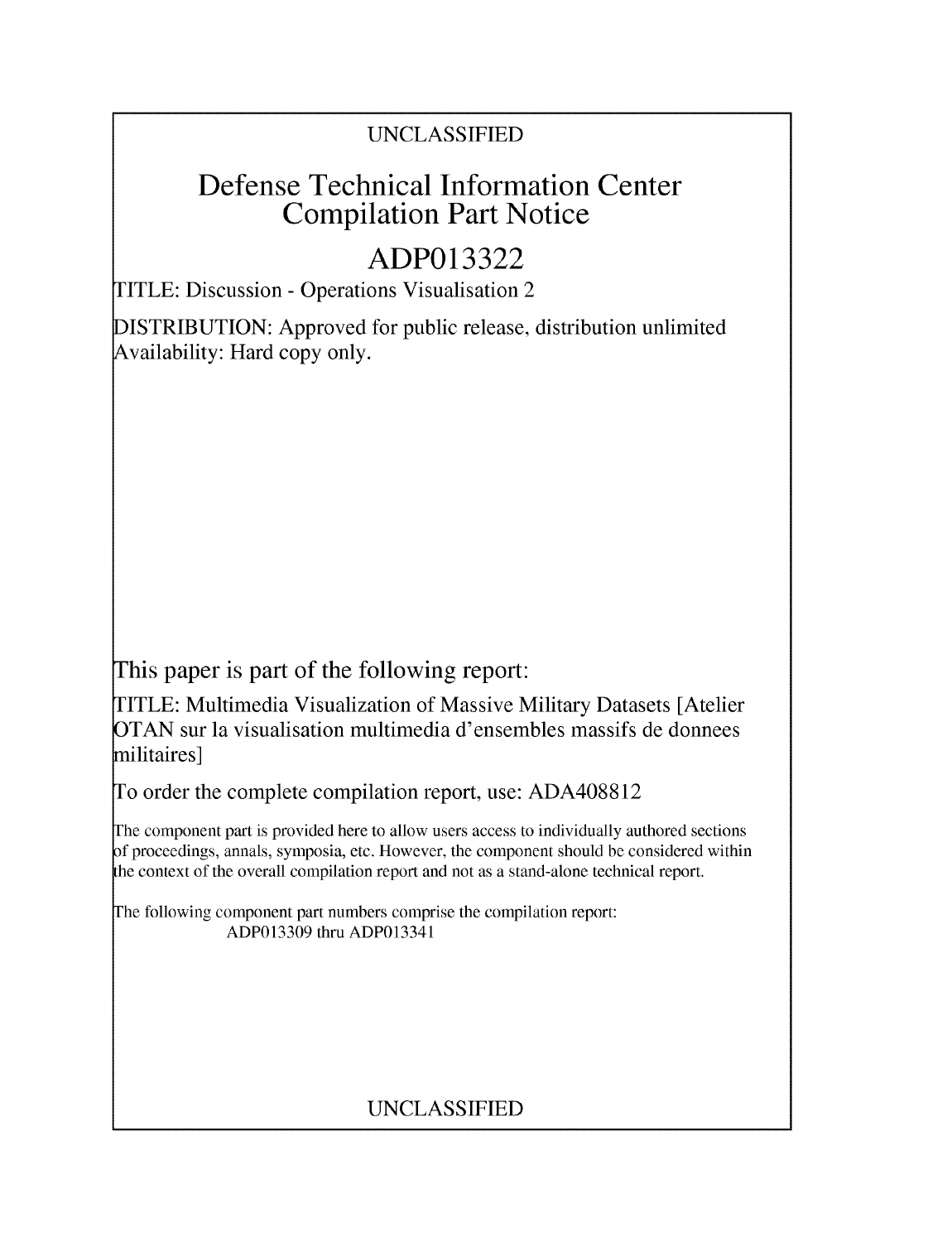#### Discussion - Operations Visualisation **II**

A user needs to see varying levels of detail. Fisheye views may facilitate this, however, going into the fisheye requires the dimension of the expansion to be specified. A user should be able to get more information if they want to.

A sense of persistence of background is important. The background information should not be continually dumped on the user, instead a story line should be created.

The visual metaphor must be considered. The metaphors are often derived from or relate to the people, tasks, and data that are obtained from the user. The metaphors are derived from the people doing the tasks. In developing systems, metaphors that the customer already uses are often implemented. New presentations of the same metaphor or completely new metaphors imply learning and can be useful. Once a metaphor has been chosen, it must be tested to see where it leads.

It's important to know the information requirements. Cognitive task analyses can help in identifying the decision space, the information requirements for those decisions, and thus, the visualization requirements.

Flexibility is important in dealing with different people. Interaction between the user and the computer in creating the presentation could allow the user to customize the display and chose how they would like the information presented to them. Not all commanders want to see the same thing. What's important is that the critical information is communicated. The user can then chose how they can best extract that data.

Allow the user to "talk" to the data. Don't expect that people with different devices will interact with the data in the same way. The quality of the communication is what is important. Try to probe the use to ensure they received the message.

How the data is presented can influence how it is interpreted. Scientists like to say they are giving just the facts, while the entertainment and news communities presents facts in a context intended to lead to a conclusion. It is important to know if you are telling a story or inferring a story. In a case where a decision needs to be made based on fact alone, it is important to transmit the data without interpretation or corruption. If a commander wants to communicate a decision to a subordinated, the purpose of the presentation is not to allow the subordinates to come to their own conclusion, but to effectively communicate the decision.

"Facts" are a property of the medium as well as of the data. To understand how this works is critical. And also to remember that humans are not linear receivers. The general might get the facts, but what matters is how they integrate with the context that affects the consequences of the facts. How the facts are represented depends on the target audience. There may be a presumption of common background. The story line is important in at least some domains, not least because it allows a "fact" to exist, as well as to affect its implications.

Colour may be best used as a qualitative variable. May be very useful for reinforcing qualities.